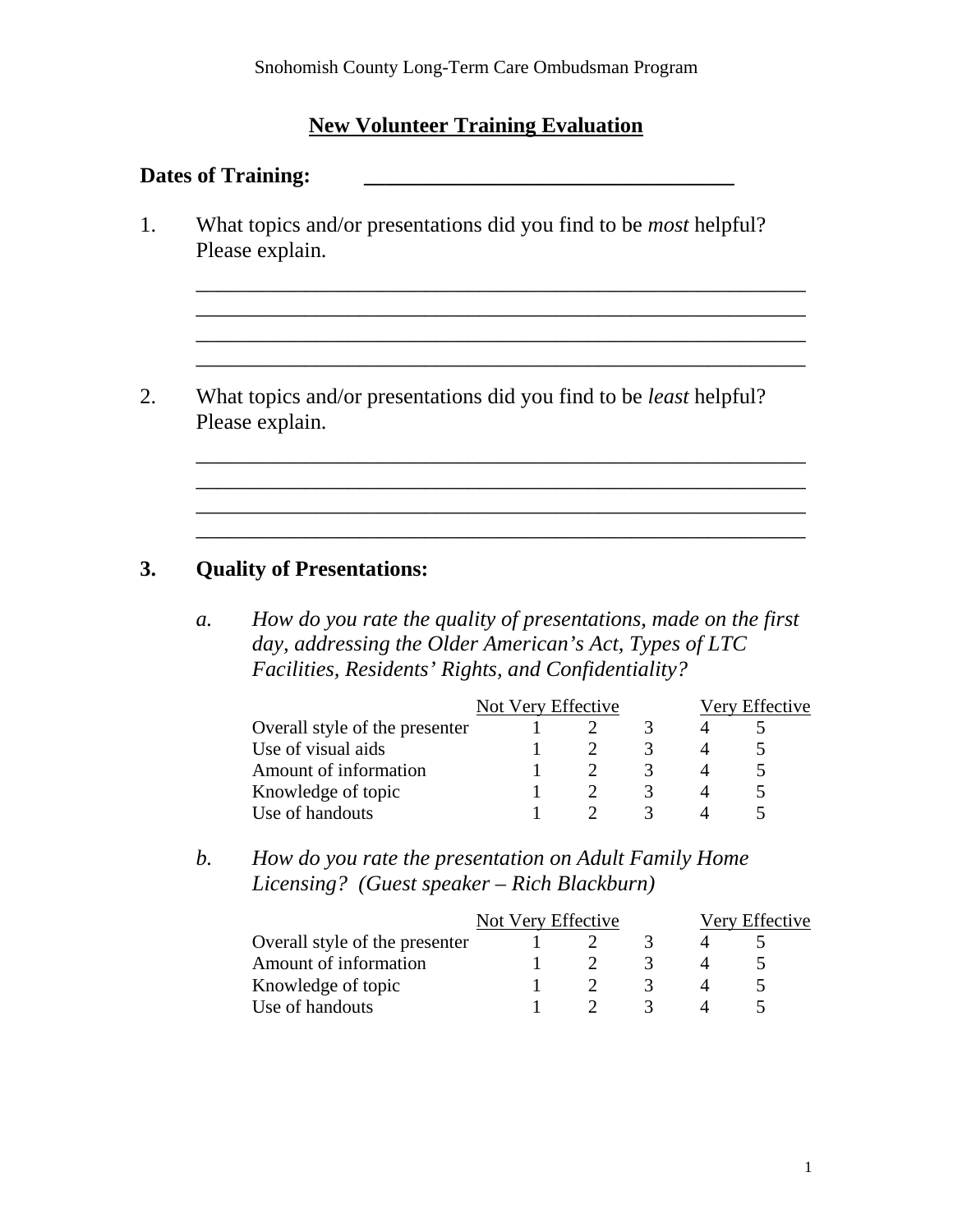### Snohomish County Long-Term Care Ombudsman Program

*c. How do you rate the presentations on Dementia, Mental Illness, and Developmental Disabilities? (Day 2)* 

|                                | Not Very Effective |  |  | Very Effective |  |  |
|--------------------------------|--------------------|--|--|----------------|--|--|
| Overall style of the presenter |                    |  |  |                |  |  |
| Use of visual aids             |                    |  |  |                |  |  |
| Amount of information          |                    |  |  |                |  |  |
| Knowledge of topic             |                    |  |  |                |  |  |
| Use of handouts                |                    |  |  |                |  |  |

*d. How do you rate the presentation on Legal Issues? (Guest speaker – Hank Balson)* 

|                                | Not Very Effective |  |  | Very Effective |  |  |
|--------------------------------|--------------------|--|--|----------------|--|--|
| Overall style of the presenter |                    |  |  |                |  |  |
| Use of visual aids             |                    |  |  |                |  |  |
| Amount of information          |                    |  |  |                |  |  |
| Knowledge of topic             |                    |  |  |                |  |  |
| Use of handouts                |                    |  |  |                |  |  |

*e. How do you rate the presentation on Complaint Handling Skills and Complaint Write-Ups? (Day 2)* 

|                                | Not Very Effective |  |  | Very Effective |  |  |
|--------------------------------|--------------------|--|--|----------------|--|--|
| Overall style of the presenter |                    |  |  |                |  |  |
| Use of visual aids             |                    |  |  |                |  |  |
| Amount of information          |                    |  |  |                |  |  |
| Knowledge of topic             |                    |  |  |                |  |  |
| Use of handouts                |                    |  |  |                |  |  |

*f. How do you rate the presentation on Community Resources? (Day 3)* 

|                                | Not Very Effective | Very Effective |  |  |  |
|--------------------------------|--------------------|----------------|--|--|--|
| Overall style of the presenter |                    |                |  |  |  |
| Amount of information          |                    |                |  |  |  |
| Knowledge of topic             |                    |                |  |  |  |
| Use of handouts                |                    |                |  |  |  |

## *g. How do you rate the presentation on DSHS Complaint Investigations? (Guest speaker – Carolyn Hundley)*

|                                | Not Very Effective |  |  | Very Effective |  |
|--------------------------------|--------------------|--|--|----------------|--|
| Overall style of the presenter |                    |  |  |                |  |
| Amount of information          |                    |  |  |                |  |
| Knowledge of topic             |                    |  |  |                |  |
| Use of handouts                |                    |  |  |                |  |